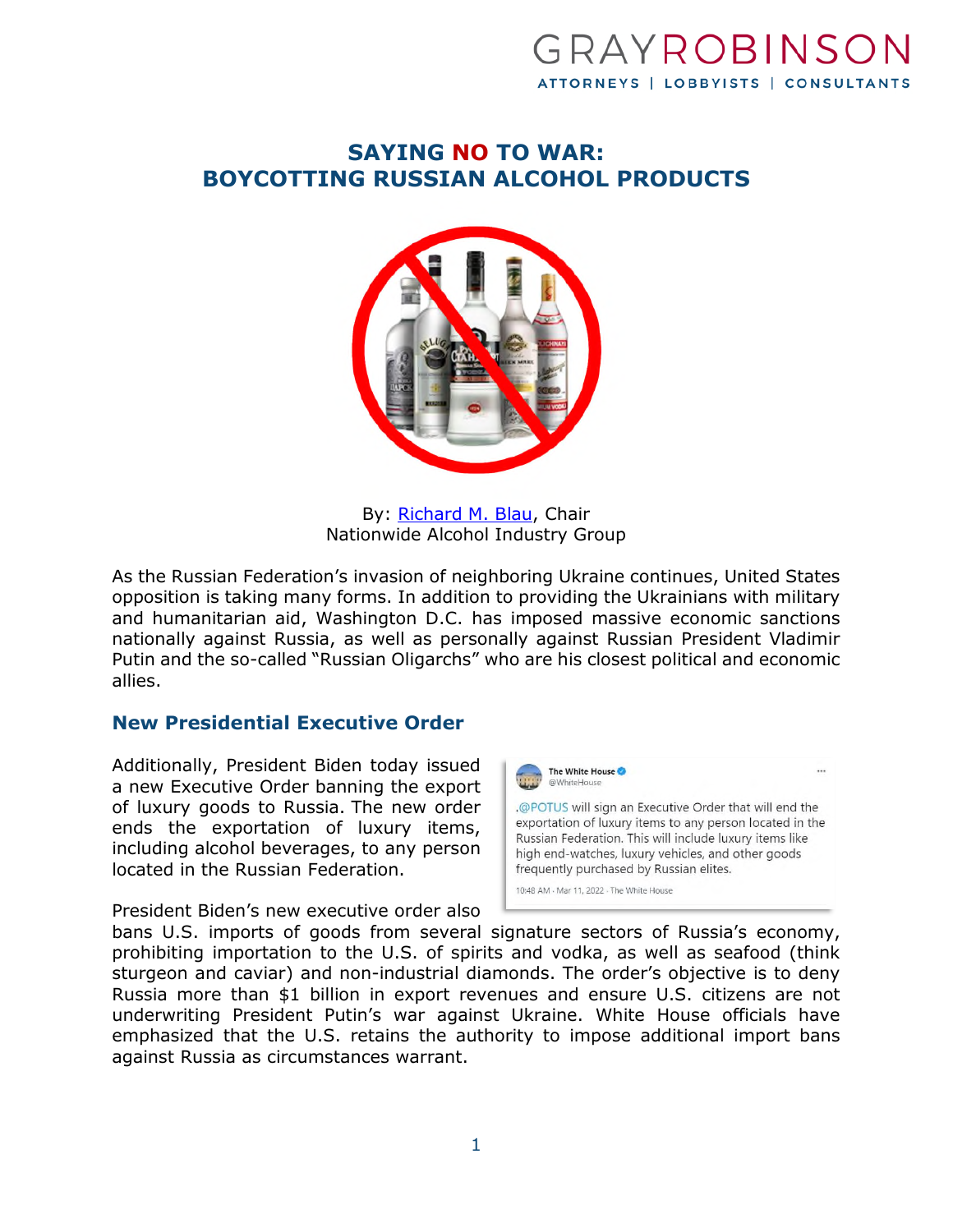### **State Actions**

At the state level, there are far fewer opportunities to become involved. However, in the so-called "Control States" where alcohol regulatory agencies not only oversee the alcohol industry but are active players in the business, states are joining the fight.

Specifically, alcohol officials in states such as Alabama, Ohio, Oregon, New Hampshire, North Carolina, Pennsylvania, Utah, and Virginia already have taken action to delist or remove Russian alcohol beverages from their inventories. Even private license states like Colorado, Georgia, and Indiana have stepped into the fray, with legislators seeking to have their state treasuries divest from Russian investments, while New York Governor Kathy Hochul signed an executive order forbidding state agencies from doing any business with Russia, including mandatory divestment of funds and assets from companies or institutions aiding Russia in its war against Ukraine.

#### **Industry Actions**

Outside the ambit of federal or state government action, private industry also is engaging in the effort to protest Russian aggression. Tech companies such as Apple, IBM, and Microsoft; entertainment companies like Netflix, Sony, and Walt Disney; credit merchants including American Express, VISA, and MasterCard; and consumer goods companies like McDonalds, Starbucks, and Mars, all have announced plans to disengage from business in Russia so long as the attack on Ukraine continues. Even The Coca-Cola Company and PepsiCo – two beverage competitors who rarely agree on anything – have both agreed to suspend their operations in Russia.

Not surprisingly, the alcohol industry is doing its part to "say NO to war." Kroger, America's largest supermarket chain, [announced via Twitter](https://twitter.com/KrogerNews/status/1498746411785109513?ref_src=twsrc%5Etfw%7Ctwcamp%5Etweetembed%7Ctwterm%5E1498746411785109513%7Ctwgr%5E%7Ctwcon%5Es1_&ref_url=https%3A%2F%2Fwww.kentucky.com%2Fnews%2Fstate%2Fkentucky%2Farticle258976483.html) on March 1 that it would "show support and solidarity with Ukraine" by removing Russian-produced vodka from all of its stores' shelves, while also sending emergency food assistance to support refugees through a specially designed grant.



Other prominent retail chains announcing that Russian-origin products would be pulled from their shelves include Publix Supermarkets, the Hy-Vee grocery chain, Total Wines & More, and Liquor Barn.

Alcohol manufacturers are boycotting Russia as well. Heineken, the largest beer brewer in Europe, has halted the production, advertising, and sale of Heineken products in Russia as a response to the ongoing conflict in Ukraine. Danish brewer Carlsberg announced on March 4 that it would halt new investments into Russia and